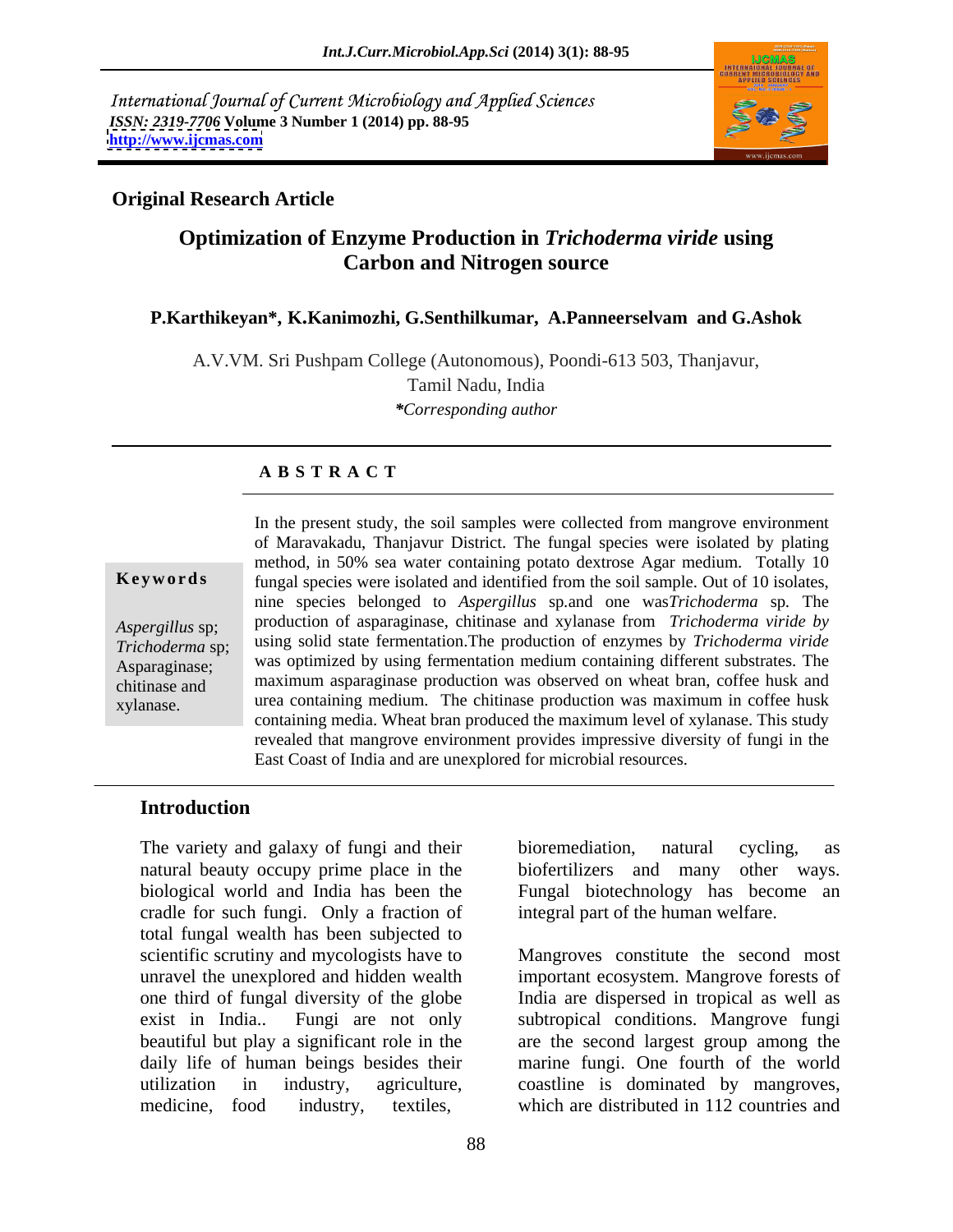territories comprising about 181,000 sq

Chitinase producing fungi especially activities. *Trichoderma* species can be effective as biocontrol agents against some plant pathogenic fungi (Hjelford and Tronsmo, 1998). An important part of the **Sample Collection** mechanism involved in the antagonism of *Trichoderma*sp. and fungal pathogens appears to be production of fungal cell wall lytic enzymes including Maravakadu, Thanjavur District (Plate: I). chitinases.(Chet *et al.,* 1998).

The technique of solid state fermentation (SSF) involves the growth and metabolism of microorganisms on moist solids in the was diluted serially in distilled water. absence of any free-flowing water. SSF Potato Dextrose Agar medium (PDA) was offers distinct advantages including prepared and sterilized in an autoclave at economy of the space simplicity of the media. No complex machinery, incorporated with streptomycin sulphate equipments and control systems; greater solution (1%) and poured in to the petri compactness of the fermentation vessel owing to a lower water volume greater product yields; reduced energy demand; lower capital and recurring expenditures in industry; easier scale up of processes; undistributed in dust free chamber at room lesser volume of solvent needed for product recovery; superior yields; absence of flown build-up; and easier control of contamination due to the low moisture level in the system (Babu *et al.,* 1995, Arima *et al.,* 1964; Lonsane *et al.,* 1985). whiches computer in the constrained in the present investigation.<br>
Chinako my colonically different investigation in the present investigation<br>
Chinako is a rich source of the present investigation. The colonical source

Mangroves provides unique opportunities for mycologists to explore fungal diversity and exploit their ecological medicinal and Industrial potential, Fungi are well recognized to produce a wide variety of chemical, several of which are most valuable pharmaceuticals, agrochemicals and industrial products. The world of fungi provides a fascinating and almost asparaginase, chitinase and xylanase using endless source of biological diversity<br>which is a rich source for exploitation.

km (Spalding *et al.,* 1997). attention is focused on the diversity of fungi in soil sample and their enzyme activities.

# **Materials and Methods**

#### **Sample Collection**

The marine sediment soil sample was collected from mangrove environment of

#### **Isolation**

One gram of marine sediment soil sample Potato Dextrose Agar medium (PDA) was  $121^{\circ}$ C for 15 minutes. The medium was plates. After solidification 0.1 ml of serially diluted soil samples were inoculated in to the medium. The inoculum was spread uniformly and kept undistributed in dust free chamber at room temperature for a period of 3-5 days. The fungal colonies were counted. Pure cultures were maintained in potato dextrose agar medium.

#### **Identification and Photomicrography**

Morphological features of fungi were photographed using Nikon Microscope. All the fungi were identified with referring the standard manual (Gilman, 1957).

#### **Enzyme studies**

Among the fungal isolates *Trichoderma viride* was selected for enzyme studies of different substrates.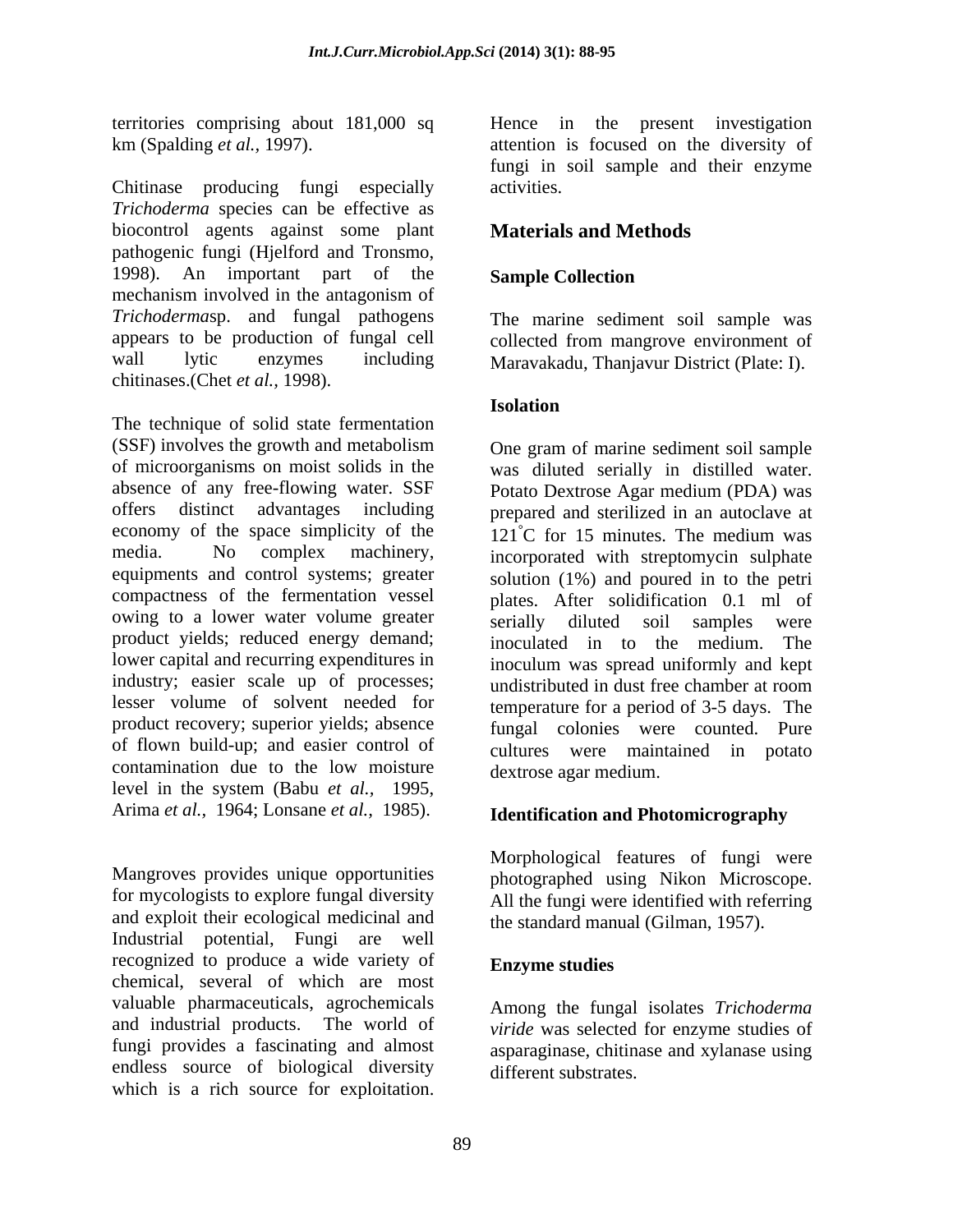# *viride* **by using carbon and Nitrogen**

substrates such as Wheat bran, Rice bran, Coffee husk, Glycerol and Urea. Were used in the present study.

### **Asparaginase activity**

assay mixture containing 0.25 ml of crude 2% xylan suspension in 100 mM tris-Hcl buffer was added and the mixture was reaction was stopped by the addition of 0.5ml of 15% TCA and the assay mixture reagent was added and the colour intensity amount of enzyme, which liberates 1µmol of ammonia per minute under the optimal conditions. Soluble protein in culture Estimation of Protein filtrate was estimated by Lowry *et al.* (1951) measured at 650nm. Protein concentration were determined

# **Chitinolytic activity**

Conical flasks (250ml) containing 150ml from the edges of  $5$  to  $14$  days  $-$  old-<br>most valuable pharmaceuticals. filtered through a whatmann paper No.1

**Production of enzymes in** *Trichoderma* filter followed by filtration through 0.2µm **Source**  supernatant was then lyophilized and kept The available carbon and nitrogen was assayed by using Dackman et Millipore filter. Filtered culture at - 20°C until use. Chitinolytic activity al.,(1989) method.

#### **Xylanase Activity (Takashi nanmori***et al.,* **1990)**

Asparaginase liquid medium was prepared into the xylan containing broth. The broth and autoclaved at121ºC for 15 minutes the was incubated for 3 -7 days for production test cultures were inoculated into cooled of xylanase. After incubation xylanase asparaginase liquid medium. Crude activity was determined, 0.5 ml of broth enzyme was used for enzyme assay. The was taken and it was mixed with 0.5 ml of enzyme extraction; 1.25 ml of 0.2m borate buffer (pH 7.0). The broth was incubated incubated at 35°C for 30 minutes. The The insoluble xylan was removed by was subjected to centrifugation. The nitrosalicylate (0.5 ml) solution was supernatant (1ml) was mixed with 4 ml of added. The mixture was kept in boiling sterilized distilled water free from ammonia. To this 0.5 ml of Nessler's measured at 535 nm. One unit of activity read in a spectrophotometer at 450 nm. to liberate 1µmol of xylose per minute One enzyme unit was defined as the under the assay condition. Xylose acts as a Xylanase positive cultures were inoculated 2% xylan suspension in 100 mM tris-Hcl buffer (pH 7.0). The broth was incubated at 55°C for 30 min. and kept in ice water. centrifugation. After centrifugation 0.5 ml supernatant was taken and 1 ml of 3,5, di water bath. The colour intensity was was defined as amount of enzyme required standard solution.

# **Estimation of Protein**

according to (Lowry *et al.*1951)

# **Results and Discussion**

of chitinase medium were sterilized by Microbial source such as fungi are well autoclaving at 120° for 30 minutes. Seven recognized to produce a wide variety of agar plugs (5mm diameter) were taken chemical sources, several of which are colonies were used to inoculate the flasks agrochemicals and industrial products. and these were incubated at 24°C in dark The world of fungi provides a fascinating up to 37 days. Culture medium was and almost endless source of biological most valuable pharmaceuticals, diversity which is a rich source for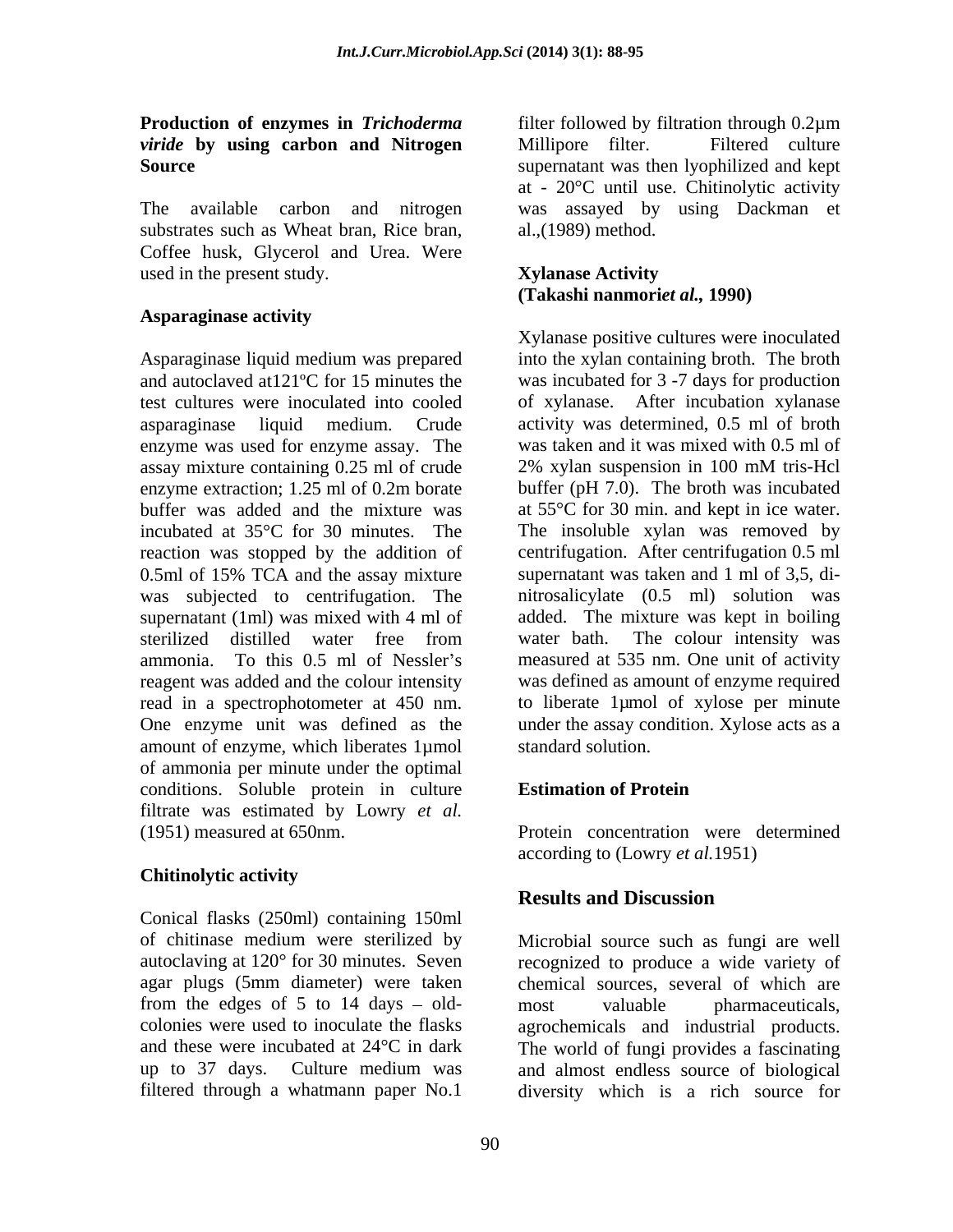exploitation. Mangrove forests of India are dispersed in tropical as well as fungi are used in "biostoning" of denim subtropical conditions. Marine fungi play an important role in nutrient regeneration fabric – stone – washed denim. The little is known about the fungi associated

In the present study totally 10 fungal species were isolated from soil sample of Considering these significances of Maravakadu mangroves. All are belonged *Trichoderma* sp. the present work was to Deuteromycetes and *Aspergillus* was carried out on *T. viride* for enzymatic the dominant genera including 9 species activities by using various substrates such and one *Trichoderma viride*. A few as wheat bran, rice bran, coffee husk, researchers have studied the mycoflora in mangal soil. Stolk (1955) reported two new species from African mangrove soil. Swart (1963) examined the culturable mycoflora of mangrove soils of Eastern A total number of 10 fungal species Africa and reported *Cladosporium,*  belonging to two genera such as *Alternaria, Aspergillus, Penicillium, Aspergillus,* and *Trichoderma* were *Phoma, Septonema, Robillardo* and isolated by plating method. Among them *Periconia* from mangrove soils *Aspergillus* was the dominant genera

Among the 10 fungal isolates *Trichoderma*  represented by 9 species and one species *viride* was selected for enzymatic activities was belonged to *Trichoderma* (Table 1) include asparaginase, chitinase and xylanase. *Trichoderma* sp. possesses innate resistance to most agricultural In the present study maximum production chemical inducing fungicides, although of asparaginase was produced by individual strains differ in their resistance. *Trichoderma viride* in wheat bran, coffee Some lines have been selected or modified husk and urea containing asparaginase to be resistant to specific agricultural chemicals most manufacturers of production level (0.053 IU/ml) was *Trichoderma* strains for biological control have extensive lists of susceptibilities or

*Trichoderma* sp. is highly efficient observed in rice bran and glycerol producerof many extracellular enzymes. containing media respectively (Table: 2) They are used commercially for the (Fig:1). L-Asparaginase is produced by a production of cellulose and other enzymes large number of microorganisms that that degrade complex polysaccharides. They are frequently used in the food and

cycle as decomposers of head and enzymes are also used in poultry feed to decaying organic matter in the estuaries. increase the digestibility of hemicelluloses Although mangroves are dominant feature from barley or other crops. As noted, of Indian coastline and provide niches and theses fungi are used with or without legal habitats for many marine organisms very registration for the control of plant with them till recently. companies that manufacture government textile industries. Cellulases from these fungi are used in "biostoning" of denim fabrics to give rise to the soft whitened fabric  $-$  stone  $-$  washed denim. There are several reputable registered products.

> Considering these significances of glycerol and urea in fermentation medium.

# **Fungi Isolated from soil**

(Plate: II,III and IV).

resistance to a range of pesticides. by  $(0.052 \text{ IU/ml})$  and  $(0.050 \text{ IU/ml})$ asparaginase was produced medium. Maximum asparaginase observed at 62 hrs in wheat bran, coffee husk and urea containing media, followed include *E. coli* (Dersert *et al.,* 1994; Mercado and Arenas, 1999) filamentous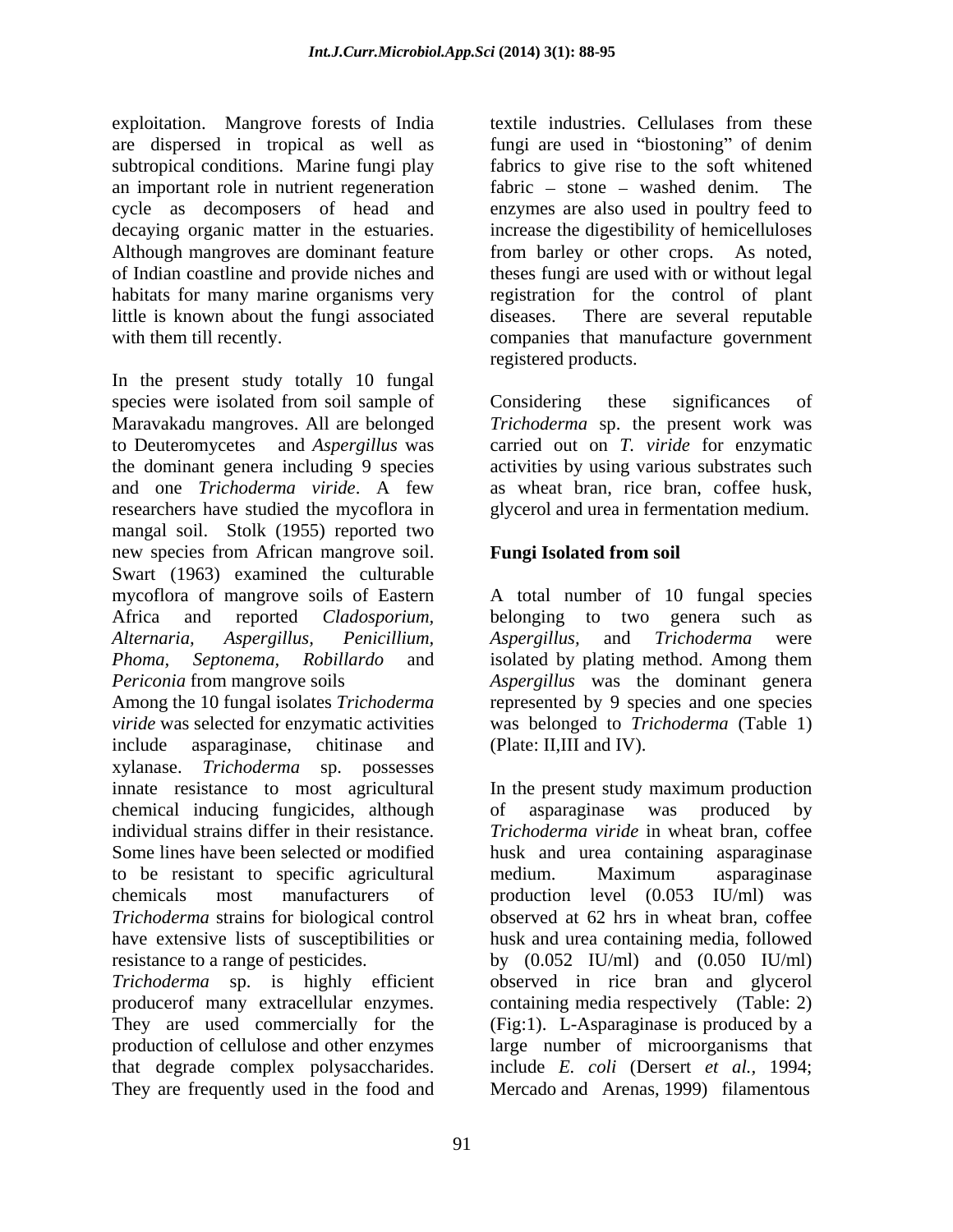| <b>S.No.</b>               | <b>Fungal isolates</b> |
|----------------------------|------------------------|
| $\mathbf{I}$               | Aspergillusflavus      |
| $\bigcap$<br><u>L</u> .    | A.fumigatus            |
| $\sim$<br>$\mathfrak{I}$ . | A.luchuensis           |
| 4.                         | A.nidulans             |
| $\mathcal{L}$ .            | A. niger               |
| 6.                         | A.sulphureus           |
| $\overline{\phantom{a}}$   | A. wentii              |
| 8.                         | A.terreus              |
| 9.                         | A.variecolor           |
| 10.                        | Trichodermaviride      |

**Table.1** Isolation of fungi from Mangrove Soil

| Table.2<br>. Asparaginase production in<br>1 Trichoderma viride using- |  |
|------------------------------------------------------------------------|--|
| Carbon and Nitrogen Sources                                            |  |

| S.No.                      | <b>Carbon and</b>       | <b>Enzyme</b>      |
|----------------------------|-------------------------|--------------------|
|                            | <b>Nitrogen Sources</b> | activity $(IU/ml)$ |
| . .                        | Wheat bran              | 0.053              |
| ∠.                         | Rice bran               | 0.052              |
| J.                         | Coffee husk             | 0.053              |
| ⊶.                         | Glycerol                | 0.050              |
| $\overline{\phantom{a}}$ . | $\sim$ $\sim$<br>Urea   | 0.053              |

**Fig.1** *Asparaginase production in Trichoderma viride using Carbon and Nitrogen Sources*

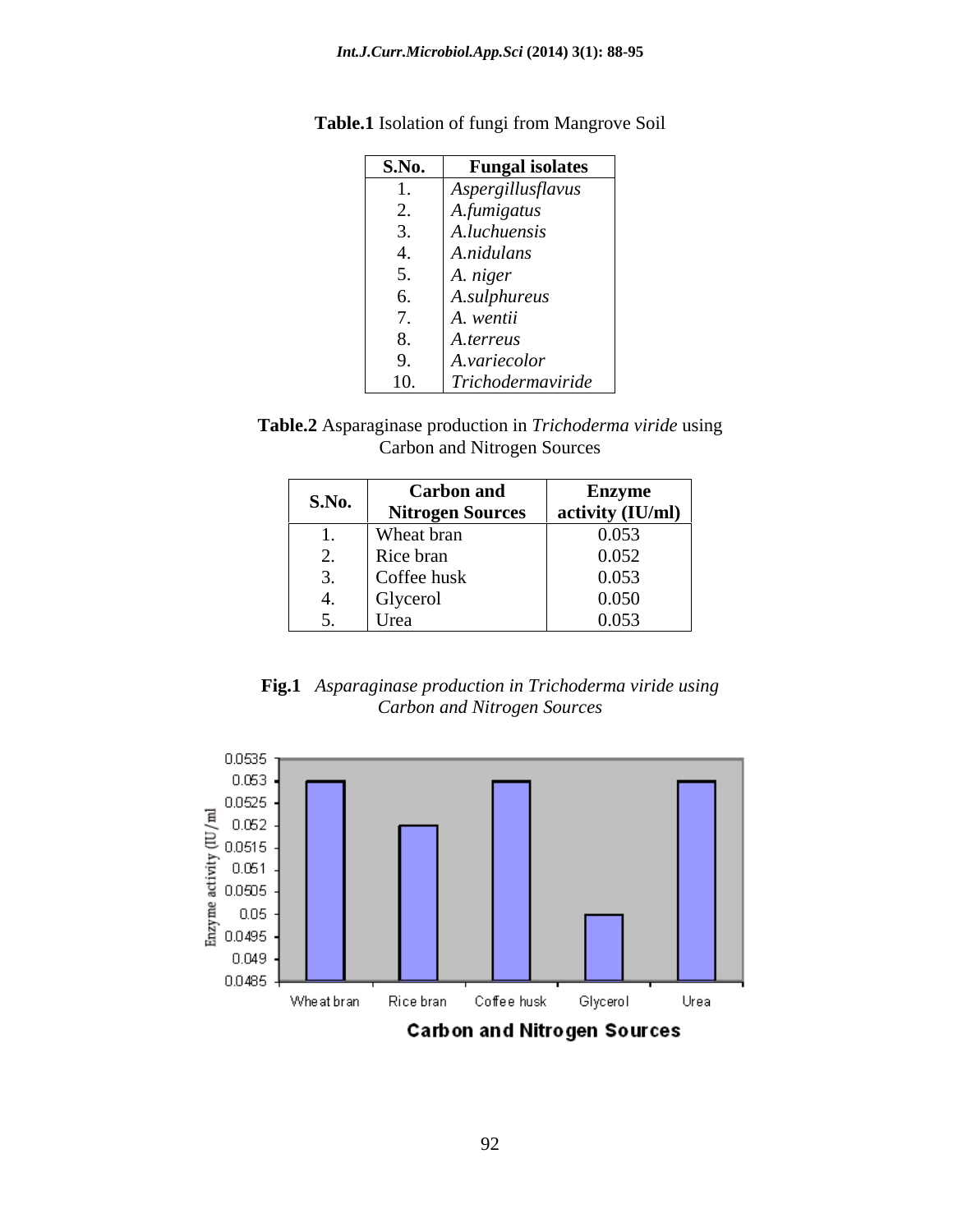| <b>S.No.</b>             | Carbon and              | <b>Enzyme activity</b> |
|--------------------------|-------------------------|------------------------|
|                          | <b>Nitrogen Sources</b> | (IU/ml)                |
| . .                      | Wheat bran              | 0.004                  |
| $\overline{\phantom{a}}$ | Rice bran               | 0.004                  |
| <u>.</u>                 | Coffee husk             | 0.049                  |
|                          | Glycerol                | 0.005                  |
| $\ddotsc$                | Urea                    | 0.041                  |

**Table.3** Chitinase production in *Trichoderma viride* using Carbon and Nitrogen Sources





**Table.4** Xylanase production in *Trichoderma viride* using Carbon and Nitrogen Sources

| <b>S.No.</b> | <b>Carbon and</b>       | <b>Enzyme activity</b> |
|--------------|-------------------------|------------------------|
|              | <b>Nitrogen Sources</b> | (IU/ml)                |
| . .          | Wheat bran              | 0.0162                 |
| <u>.</u>     | Rice bran               | 0.0152                 |
| ، پ          | Coffee husk             | 0.013                  |
|              | Glycerol                | 0.015                  |
| $\ddotsc$    | Urea                    | 0.014                  |



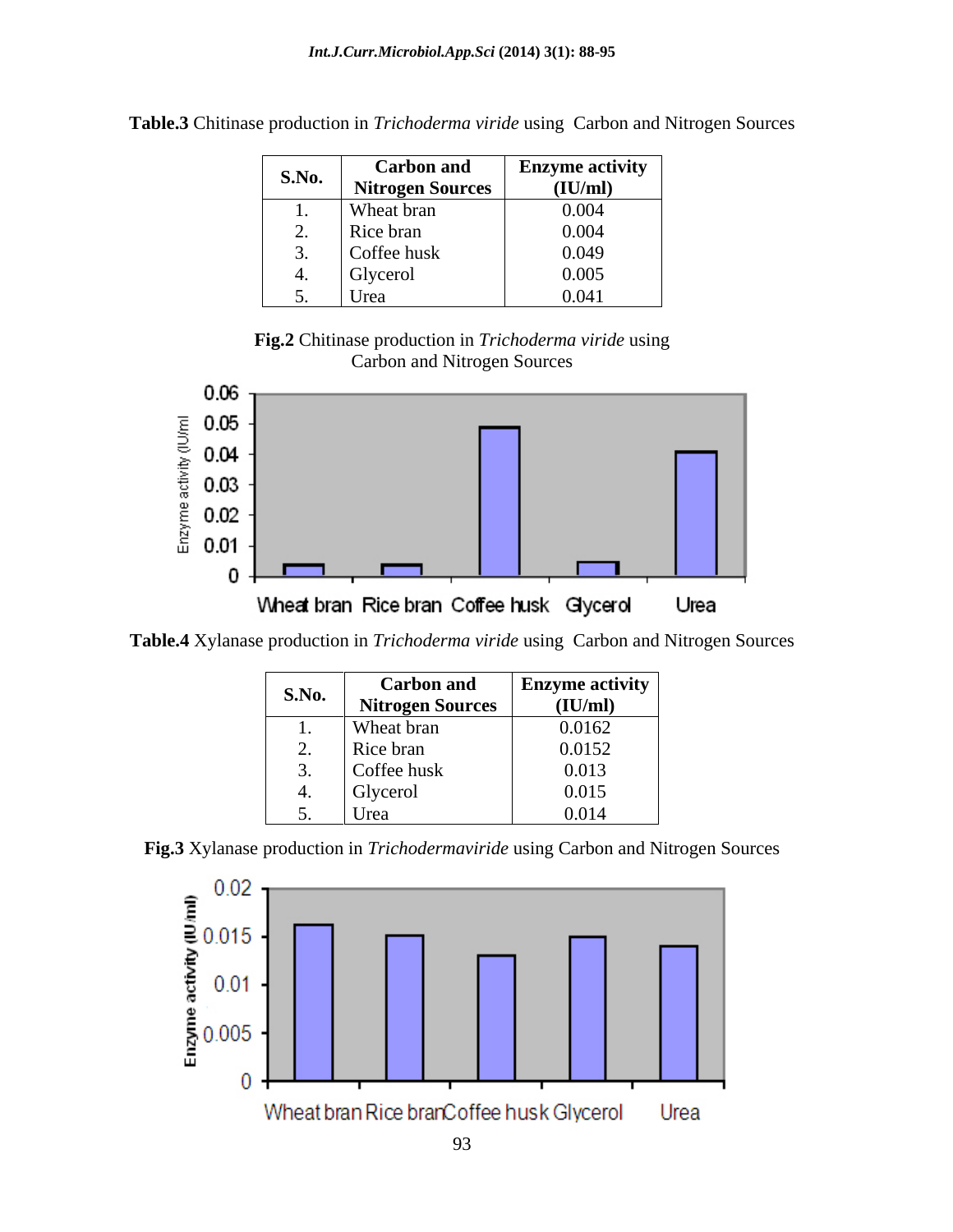fungi *Aspergillus tamari* and of *P. chrysogenum* PC 501. The present *Aspergillusterreus* (De mourasarquis*et al.,* 2004) and *A. oryzae* (Beer *et*  xylanase production (0.016 IU/ml) was *al.,* 2006)..L-Asparaginase catalyzes the hydrolysis of L-asparagine into L-asparate containing wheat bran as a substrate. The and ammonia. The eucaryotic other substrates produced moderate to microorganisms like Yeast and minimum level of xylanase(Table: 4) filamentous fungi have a potential for (Fig.3). asparaginase production (Wade *et al.,* 1971; Wiame *et al.,* 1985 and Pinheiro *et* Although, the present work gives an idea *al.,* 2001). on the bio diversity of fungi and the

Although a plethora of chitinolytic enzymes have been detected and purified of enzymes. The fungal isolates have great from various *Trichoderma* sp. (Lorito *et*  potential as enzyme producers for their *al.,* 1998). Many studies have proved the application in industries. This study can potential of *Trichoderma* sp. as biological be further revealed that the enzymes are agents antagonistic to several soil borne wide range of application in the plant pathogens. The production of lytic enzymes influenced by the composition of the culturemedia (Bruce *et al.,* 1995).Maximum chitinase activity peak (0.049 IU/ml) was obtained at 62 hrs from the media containing coffee husk. In the Arima, K., 1964. Microbial enzyme medium containing urea, the production level of chitinase was  $0.041$  IU/ml. impact of *applied microbiology* New Minimum chitinase production showed when the culture grow at glycerol (0.005 Babu, K.R. and Satyanarayanan, T., 1995. IU/ml), rice bran (0.005 IU/ml) and wheat  $\alpha$ - amylase production by bran (0.004 IU/ml) containing medium Thermophilic bacillus coagulans in

Filamentous fungi are attracting greater Beer, Z.O., 2006. Asparaginase from attention than bacteria as potential sources of plant cell wall hydrolyzing enzymes Asparaginase gene from A. oryzae., such as xylanases because they secrete **I**. Applied high levels of the enzymes into the culture 1391. medium. (Berry and Paterson, Berry and paterson, 1990. xylanase 1990).Xylan rich neutral substrates such as sawdust corn cob Bennett wheat bran 301 using agro-wastes., African sugar beet Pulp and sugarcane pulp or baggase have been used to stimulate xylanase production by different and Highley, T.L., 1995. Chitinase organisms Wheat bran has the greatest prospect to serve as low cost substrate for xylanase production using the wild strain

results revealed that, the maximum produced by *T. viride* grown on medium (Fig:3).

enzyme producing ability, further study is essential to the separation and purification Pharmaceuticals food, feed and leather Industries.

# **References**

- Arima, K., 1964. Microbial enzyme production in: starr M.P. editor global impact of *applied microbiology* New York. Wiley. PP: 221-94.
- (Table: 3) (Fig:2). solid state fermentation. Process - amylase production by *Thermophilic bacillus coagulans* in Biochem; 30: 305-309.
	- Beer, Z.O., 2006. Asparaginase from *Aspergillus orizae* encoded by the Asparaginase gene from *A. oryzae.,* Microbiology.,102,1382-1391.
	- production by *Aspergillus niger* ANL J.Biotechnol.6(14):1710-1714.
	- Bruce, A., Srinivasan, U., Stainess, H.J. and laminarinase production in liquid culture by *Trichoderma* spp. and their role in Biocontrol of wood Decay